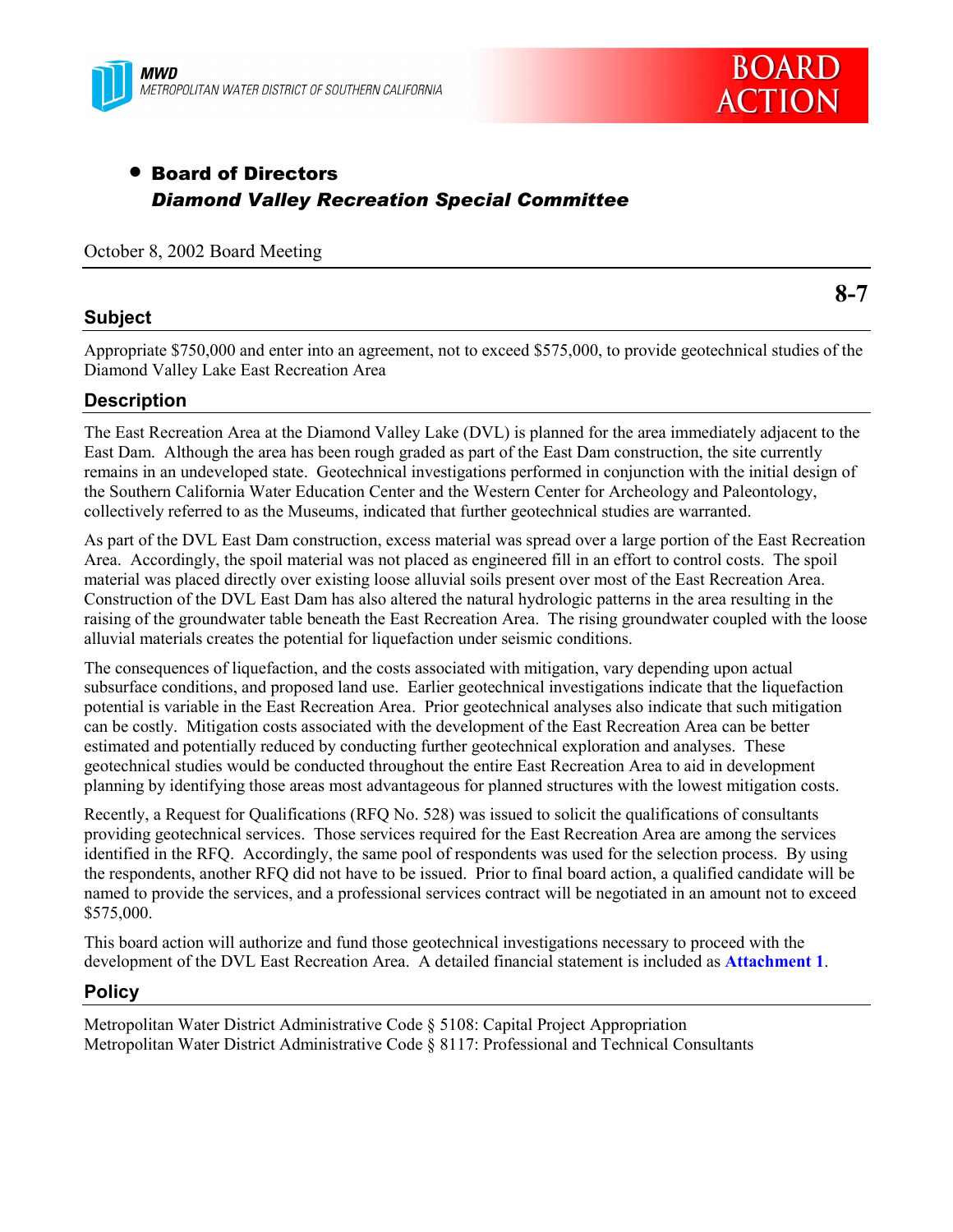## **California Environmental Quality Act (CEQA)**

## CEQA determination for Option #1:

A conceptual overview on a DVL Recreation program/plan, including related geotechnical analysis, was first discussed in the 1991 Final Environmental Impact Report (Final EIR) for the Eastside Reservoir Project, now known as the DVL Program. The current board letter seeks funding for awarding an agreement to provide geotechnical studies within the DVL East Recreation Area. The Final EIR was certified by the Board in October 1991. During that same meeting, the Board also approved the Findings of Fact, the Mitigation Monitoring and Reporting Program, the Statement of Overriding Considerations, and the DVL Program. This documentation fully complies with CEQA and the State CEQA Guidelines, and as such, no further CEQA documentation is necessary for the Board to act on the proposed actions.

The CEQA determination is: Determine that the proposed actions have been previously addressed in the certified 1991 Final EIR for the DVL Program and that no further environmental analysis or documentation is required.

CEQA determination for Option #2:

None required

## **Board Options/Fiscal Impacts**

#### **Option #1**

Adopt the CEQA determination and

- a. Increase Appropriation No. 15334 by \$750,000; and
- b. Authorize award of agreement for geotechnical services to the named candidate in an amount not to exceed \$575,000.

**Fiscal Impact:** \$750,000 in unbudgeted CIP funds

#### **Option #2**

Do not authorize additional geotechnical analysis. Selection of this option will require that future siteselection activities for planned structures at the DVL East Recreation area will be conducted without the benefit of planning-level geotechnical studies to identify those areas most advantageous for planned structures with the lowest mitigation costs. The locations selected for the proposed facilities and land uses may not be optimal for the existing site conditions, resulting in greater foundation and construction costs for required mitigation.

**Fiscal Impact:** No immediate impact. Future design and construction costs may increase.

## **Staff Recommendation**

Option #1

9/20/2002 *Roy L. Wolfe Date*

*Manager, Corporate Resources*

9/22/2002 *Date*

**Ronald R. Gastel** *Chief Executive Officer*

**Attachment 1 - Financial Statement for Diamond Valley Lake East Recreation Area** 

BLA #1967